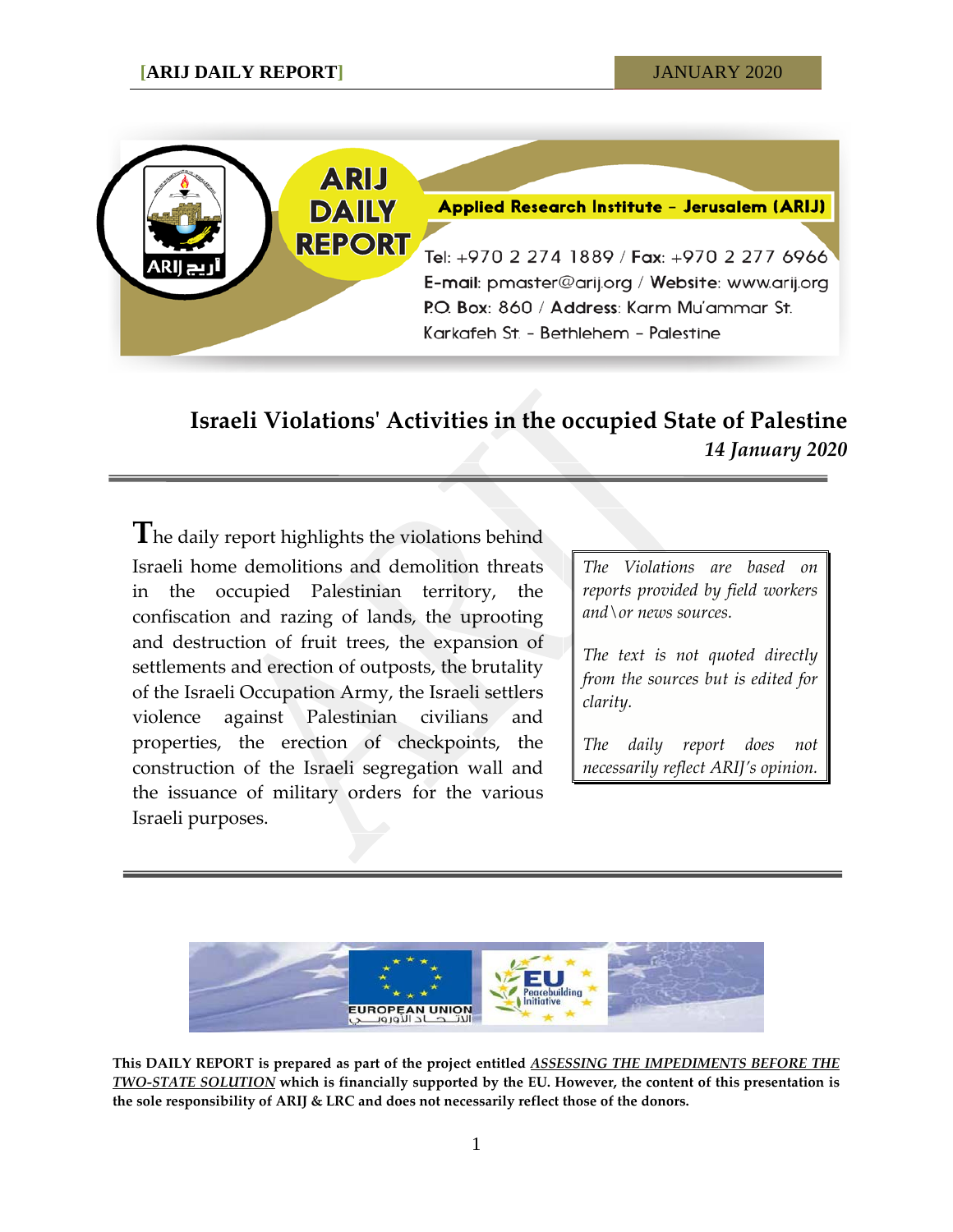## **Violations of the Israeli occupation Army**

- Dozens of Palestinian citizens choked on tear gas o when Israeli occupation Army (IOA) attacked a mosque and several houses in Beit Ummar town north of al-Khalil. The IOA stormed al-Daher area in the town and heavily and randomly fired tear gas grenades at Palestinian homes. Dozens of residents suffered breathing difficulties as a result of inhaling tear gas and were treated in the field. (WAFA 14 January 2020)
- The Israeli occupation Army (IOA) attacked a mosque with tear gas canisters and stun grenades. A number of Palestinian worshipers who were inside choked on tear gas. (PALINFO 14 January 2020)

## **Israeli Settler Violence**

- A teenage Palestinian girl was injured after an Israeli settler rammed her with his car near Bethlehem, south of occupied Jerusalem, in the West Bank. The wounded girl has been identified as Yasmin Khaled Ghazal, 17. Yasmin was walking to her school at the main entrance of the village, when the settler rammed her and fled the scene. (IMEMC 14 January 2020)
- A group of Israeli settlers attacked Palestinian homes in Madama village, south of Nablus in the occupied West Bank. The settlers hurled stones at Palestinian homes in Madama village, prompting local residents to confront them and fend them off. (PALINFO 14 January 2020)

#### **Home Demolition & Demolition threats**

• The Israeli Occupation army (IOA) informed residents of Hamsa al-Tahta, in the northern Jordan Valley, of its intention to destroy residential structures, remove fences and uproot trees in their area. The army claims the structures, fences and trees are located in an archeological area and therefore they will be removed. Israel is trying to keep the occupied Jordan Valley off to its Palestinians inhabitants in an effort to later annex it without its Palestinian population, a step the Palestinian fear would kill